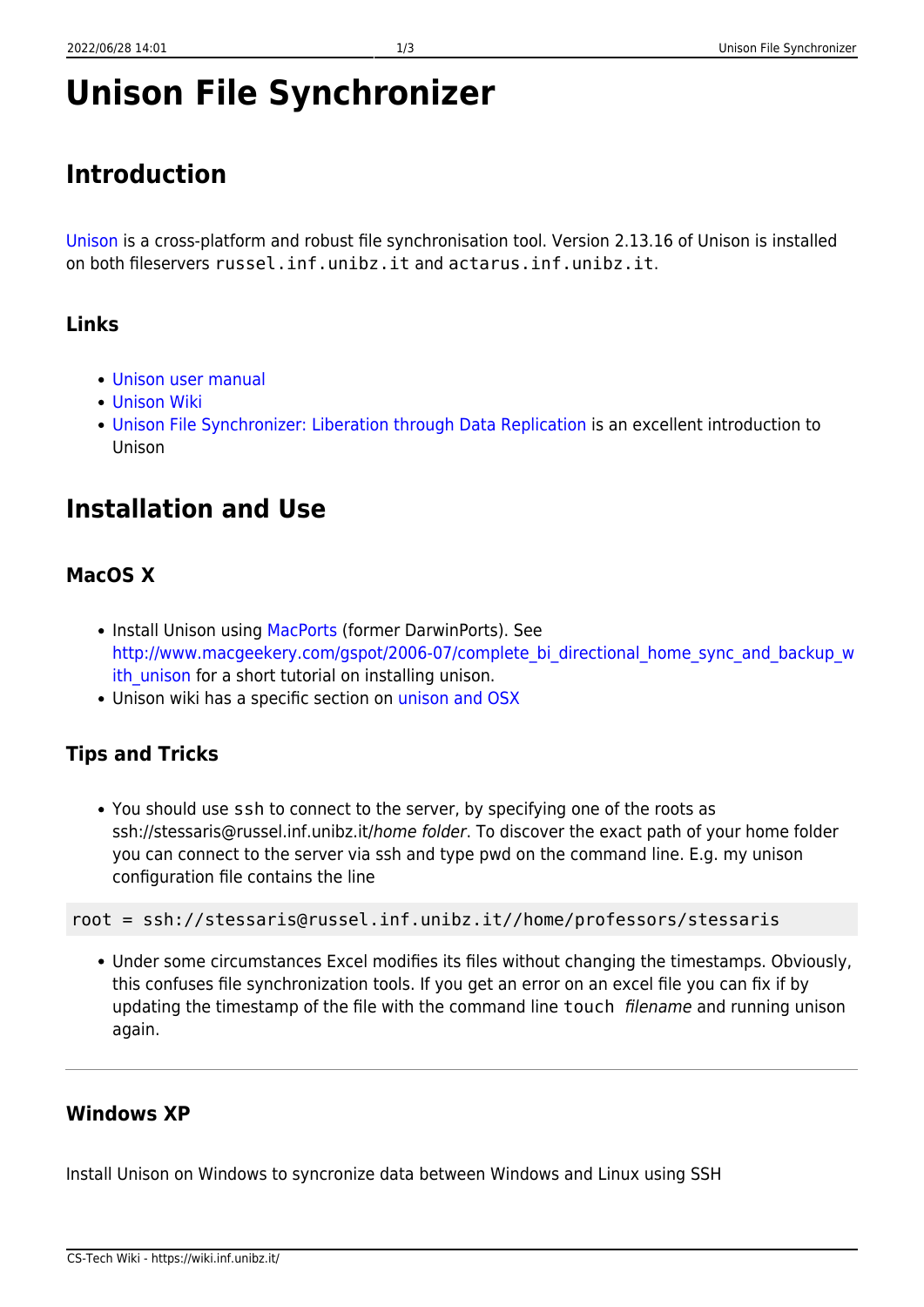#### **Requirements**

Software Packages:

- 1. gtk-runtime-2.12.1-rev-b.exe
- 2. ssh.exe
- 3. Unison-2.27.57-Gtk.zip
- 4. Unison-ssh.zip

Download Software Packages from Internet or from our local Repository!

#### **Installation**

#### **Install all 4 Packages**

- 1. Run gtk-runtime-2.12.1-rev-b.exe by default installed in C:\Program Files\Common Files\GTK\2.0
- 2. Copy ssh.exe in C:\WINDOWS\
- 3. Create folder Unison in C:\Program Files\ and extract Unison-2.27.57 Gtk+.exe, if you want to use the graphical interface to the newly created folder
- 4. Extract from unison-ssh.zip the file plink.exe and place it in C:\WINDOWS\

#### **Add bin gtk-runtime to PATH**

- 1. Select My Computer → Properties → Advanced
- 2. Environment Variables → System Variables: Click on Path and press Edit
- 3. Go to the end of the line and insert :C:\Program Files\Common Files\GTK\2.0\bin
- 4. Press 3 x OK

Test if Unison works by double clicking Unison-2.27.57 Gtk+.exe in C:\Program Files\Unison

Unison configuration files are stored in C:\Documents and Settings\username\.unison. Initially there should be a configuration file default.prf there. Prepare/Modify a configuration file to fit your needs.

If the Unison version on your Server is different you can use the -addversionno. For this create a batch file e.g. sync.bat in the C:\Program Files\Unison directory:

snyc.bat

"C:\Program Files\Unison\Unison-2.27.57 Gtk+.exe" -addversionno

Next create from the batch file a shortcut to the Desktop if you wish.